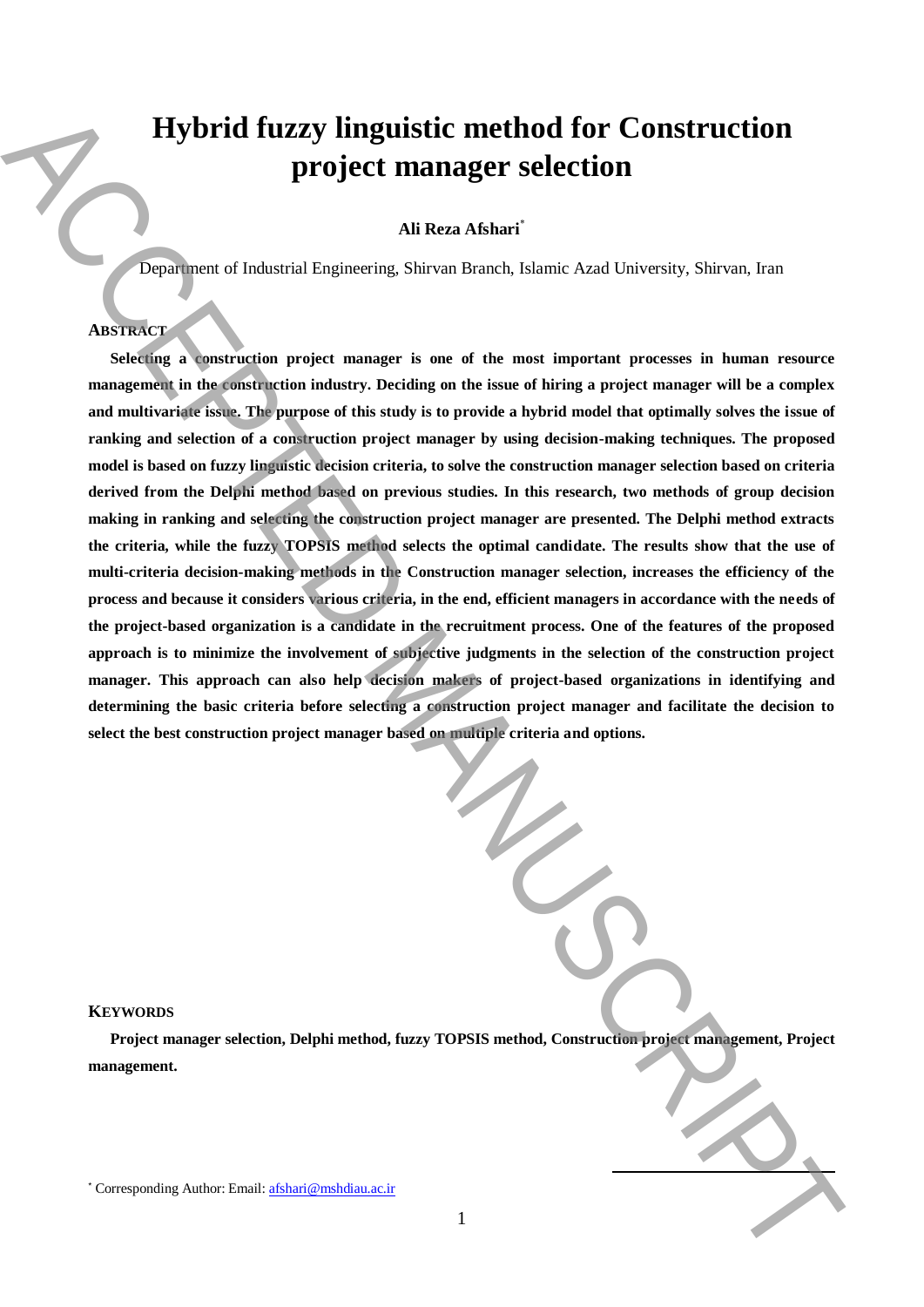#### **1. Introduction**

One of the important and strategic factors in the success and effectiveness of any project-oriented organization is the selection of suitable people to hold positions [1]. Given that the focus of this research is on the projectoriented organization, and one of the people who plays an important role in the success or failure of the project team in each project is the project manager, so help to select the best project manager based on the necessary criteria considered as the research goal. Despite the importance of selecting the best project manager of a project-oriented organization in the construction industry, most project-oriented managers face difficulties in selecting the best project manager and are confused when faced with multiple options. Selection of the best project manager is one of the multi-criteria decision making problems and to solve such problems, a multi-step approach should be used to make decisions with multiple criteria and multiple options [2].

Due to the need of our country to have a specialized project manager and in order to identify the necessary criteria as a basis for future planning regarding the selection of a project manager in this study, the criteria for selecting a project manager are extracted using the opinions of PBO experts. In this regard, and in terms of the basic role that the project manager has in the project-oriented organization, it is necessary to select the project manager in a suitable way from among the existing personnel. There are some shortcomings in the literature that will be addressed by this research.

### **2. Methodology**

This research presents a decision model based on the combination of Delphi method [3] and fuzzy TOPSIS [4] for selecting a project manager with a fuzzy approach and then we use this model in selecting a project manager who can validate the proposed model. To prove. In summary, the research method includes the following steps:

- 1. Determining the candidates and evaluation criteria
- 2. Forming a decision committee
- 3. Calculation of weight vectors of criteria for each of Delphi and fuzzy TOPSIS methods
- 4. Calculating the ranking criteria of both Delphi and fuzzy TOPSIS methods
- 5. Ranking of candidates based on the mentioned criteria
- 6. Comparing the ranks of the candidates

According to the purpose of the research and the research literature, it seemed that the main way to achieve the correct and practical result is to use the opinions of a panel of experts and specialists in this field. The multi-criteria decision method is used in two parts. Since the Delphi method can be a good answer to the initial questions of the research by collecting and analyzing the opinions of experts, it was considered and selected by the researcher. The Delphi method is widely used in policy-making and goal setting, and is therefore used in many such studies. On the other hand, in the first part, this research designs a model for extracting criteria for selecting a project manager and presents a new plan for selecting human resources. In addition, in this research, fuzzy TOPSIS method has been used to rank candidates for construction manager position. In the classical TOPSIS method, precise and definite values are used to determine the weight of the criteria and to rank the options. In many cases, human thinking is associated with uncertainty, and this uncertainty is influential in decision-making. In such cases, it is better to use fuzzy decision methods, of which fuzzy TOPSIS is one. In this case, the elements of the decision matrix are evaluated by linguistic variables represented by fuzzy numbers. **1** Interdeffects the property density in Equation 1) And the second state in the second state in the second state in the second state in the second state in the second state in the second state in the second state in th

#### **3. Results and Discussion**

In the first Delphi round, 28 basic criteria taken from the literature were sent by the researcher with an explanation to select the criteria for the experts. These criteria helped the panel of experts to prepare a list of criteria they wanted. In the answers provided in the first stage, 67 different criteria were presented by experts, which were summarized by the analyst in 24 criteria.

In the second Delphi round, the criteria of stage one were sent to the experts after summarizing and the experts were asked to view the answers of stage one and to rate each criterion separately and to announce if they think something new. The purpose of this action is to reach the desired systematic consensus of the Delphi method among experts. In addition, experts should comment independently and not face other experts. Expert panelists used the Five Likert-type scale to score.

In the third Delphi round, the analyzed results of the second stage were reflected to the experts. The experts reviewed and corrected their previous opinions without face to face and separately and without presenting the source of the corrective comments.

The results of the consensus of experts in the third stage